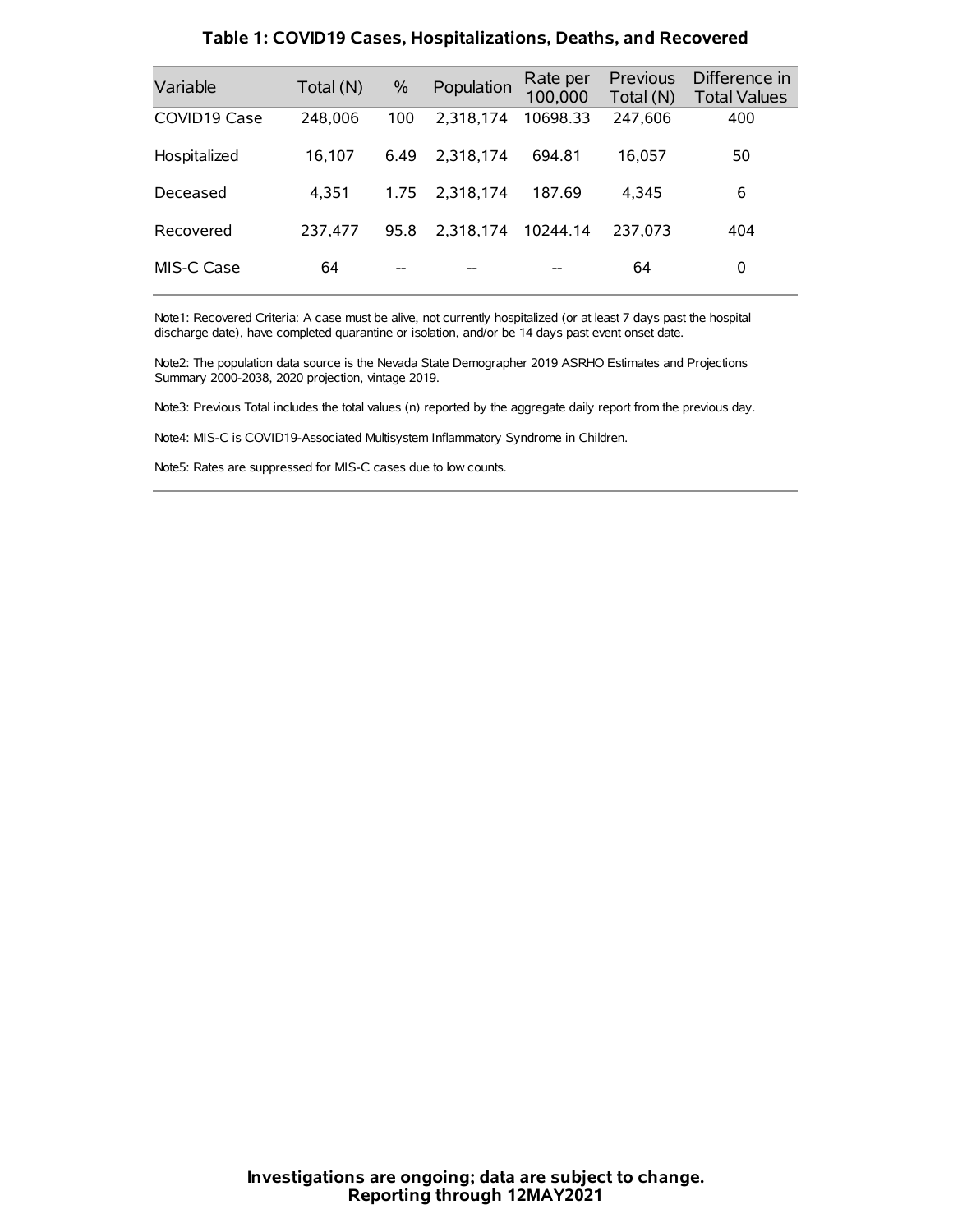## **Table 2: COVID19 Cases**

| Variable                     | Outcome                           | $\mathsf{N}$ | $\%$ | Population | Rate per<br>100,000 |
|------------------------------|-----------------------------------|--------------|------|------------|---------------------|
| Age Categories               | Aged 4 or less                    | 5138         | 2.07 | 149,165    | 3444.5              |
|                              | Aged 5 to 17                      | 23793        | 9.59 | 406,595    | 5851.8              |
|                              | Aged 18 to 24                     | 31117        | 12.5 | 216,762    | 14355               |
|                              | Aged 25 to 49                     | 113427       | 45.7 | 803,732    | 14113               |
|                              | Aged 50 to 64                     | 48006        | 19.4 | 423,461    | 11337               |
|                              | Aged 64+                          | 26442        | 10.7 | 318,459    | 8303.1              |
|                              | Unknown                           | 83           | 0.03 |            |                     |
| <b>Birth Sex</b>             | Female                            | 126957       | 51.2 | 1,160,285  | 10942               |
|                              | Male                              | 119030       | 48.0 | 1,157,889  | 10280               |
|                              | Unknown                           | 2019         | 0.81 |            |                     |
| Race/Ethnicity               | Hispanic                          | 81879        | 33.0 | 763,053    | 10730               |
|                              | White                             | 61853        | 24.9 | 1,006,929  | 6142.7              |
|                              | <b>Black</b>                      | 19025        | 7.67 | 262,671    | 7242.9              |
|                              | Asian or Pacific Islander         | 18726        | 7.55 | 270,209    | 6930.2              |
|                              | American Indian, Eskimo, or Aleut | 363          | 0.15 | 15,311     | 2370.8              |
|                              | Other                             | 18078        | 7.29 |            |                     |
|                              | Unknown                           | 48082        | 19.4 |            |                     |
| Underlying Medical Condition | <b>Yes</b>                        | 48521        | 19.6 |            |                     |
|                              | No/Unknown                        | 199485       | 80.4 |            |                     |

Note1: Breakdown of Race is exlusively non-Hispanic.

Note2: Underlying Medical Condition is any identified health condition.

Note3: The population data source is the Nevada State Demographer 2019 ASRHO Estimates and Projections Summary 2000-2038, 2020 projection, vintage 2019.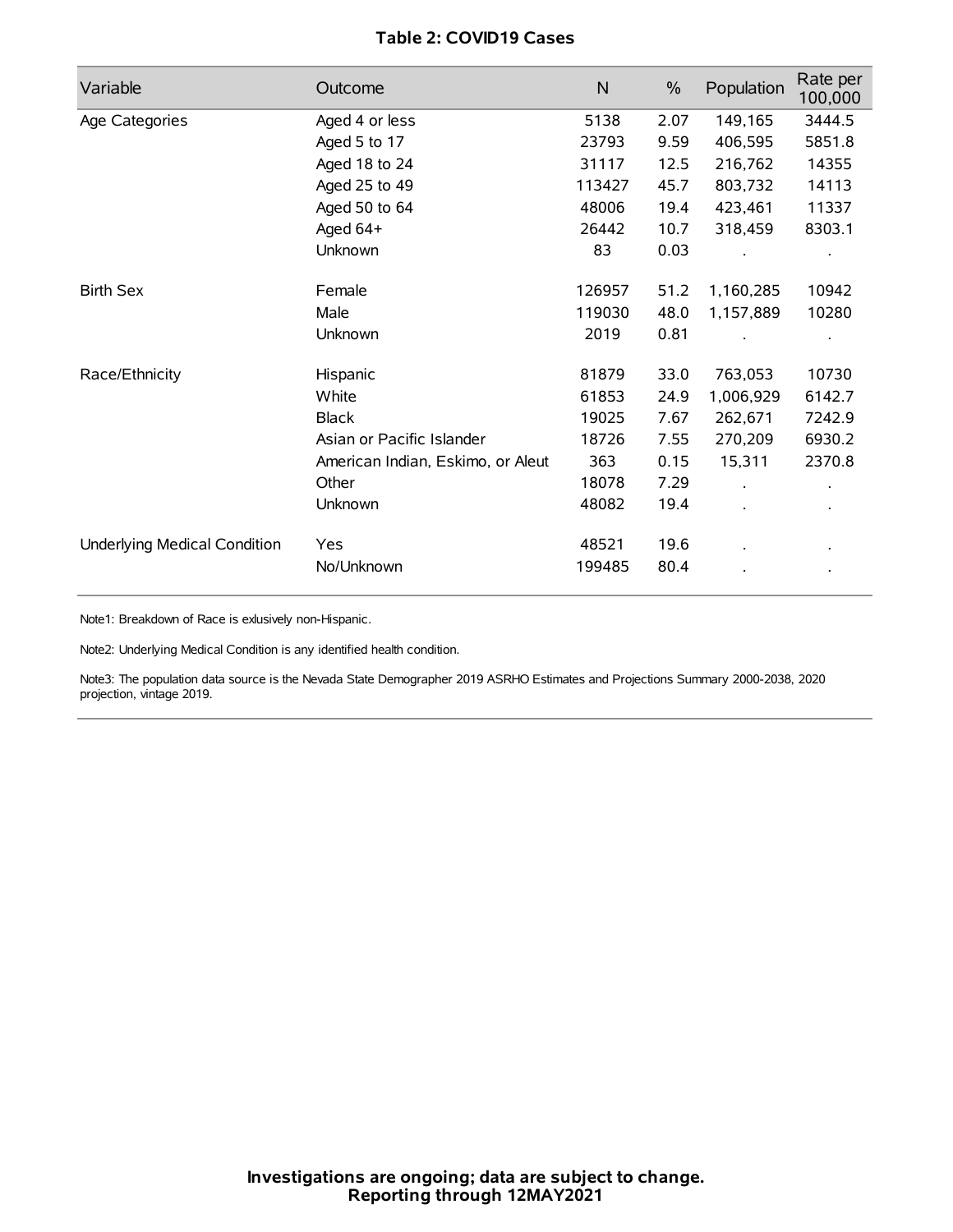| Variable         | Outcome                           | $\mathsf{N}$ | $\%$ | Population | Rate per<br>100,000 |
|------------------|-----------------------------------|--------------|------|------------|---------------------|
| Age Categories   | Aged 4 or less                    | 105          | 0.7  | 149,165    | 70.39               |
|                  | Aged 5 to 17                      | 183          | 1.1  | 406,595    | 45.01               |
|                  | Aged 18 to 24                     | 341          | 2.1  | 216,762    | 157.32              |
|                  | Aged 25 to 49                     | 3755         | 23.3 | 803,732    | 467.20              |
|                  | Aged 50 to 64                     | 4512         | 28.0 | 423,461    | 1065.5              |
|                  | Aged 64+                          | 7209         | 44.8 | 318,459    | 2263.7              |
|                  | Unknown                           | 2            | 0.0  |            |                     |
| <b>Birth Sex</b> | Female                            | 7118         | 44.2 | 1,160,285  | 613.47              |
|                  | Male                              | 8965         | 55.7 | 1,157,889  | 774.25              |
|                  | Unknown                           | 24           | 0.1  |            |                     |
| Race/Ethnicity   | Hispanic                          | 4909         | 30.5 | 763,053    | 643.34              |
|                  | White                             | 5619         | 34.9 | 1,006,929  | 558.03              |
|                  | <b>Black</b>                      | 2065         | 12.8 | 262,671    | 786.16              |
|                  | Asian or Pacific Islander         | 1796         | 11.2 | 270,209    | 664.67              |
|                  | American Indian, Eskimo, or Aleut | 29           | 0.2  | 15,311     | 189.40              |
|                  | Other                             | 627          | 3.9  |            |                     |
|                  | Unknown                           | 1062         | 6.6  |            |                     |

## **Table 3: COVID19 Hospitalizations - General Characteristics**

Note1: Breakdown of Race is exlusively non-Hispanic.

Note2: The population data source is the Nevada State Demographer 2019 ASRHO Estimates and Projections Summary 2000-2038, 2020 projection, vintage 2019.

Note3: Rates for categories with fewer than 12 cases are suppressed due to high relative standard error.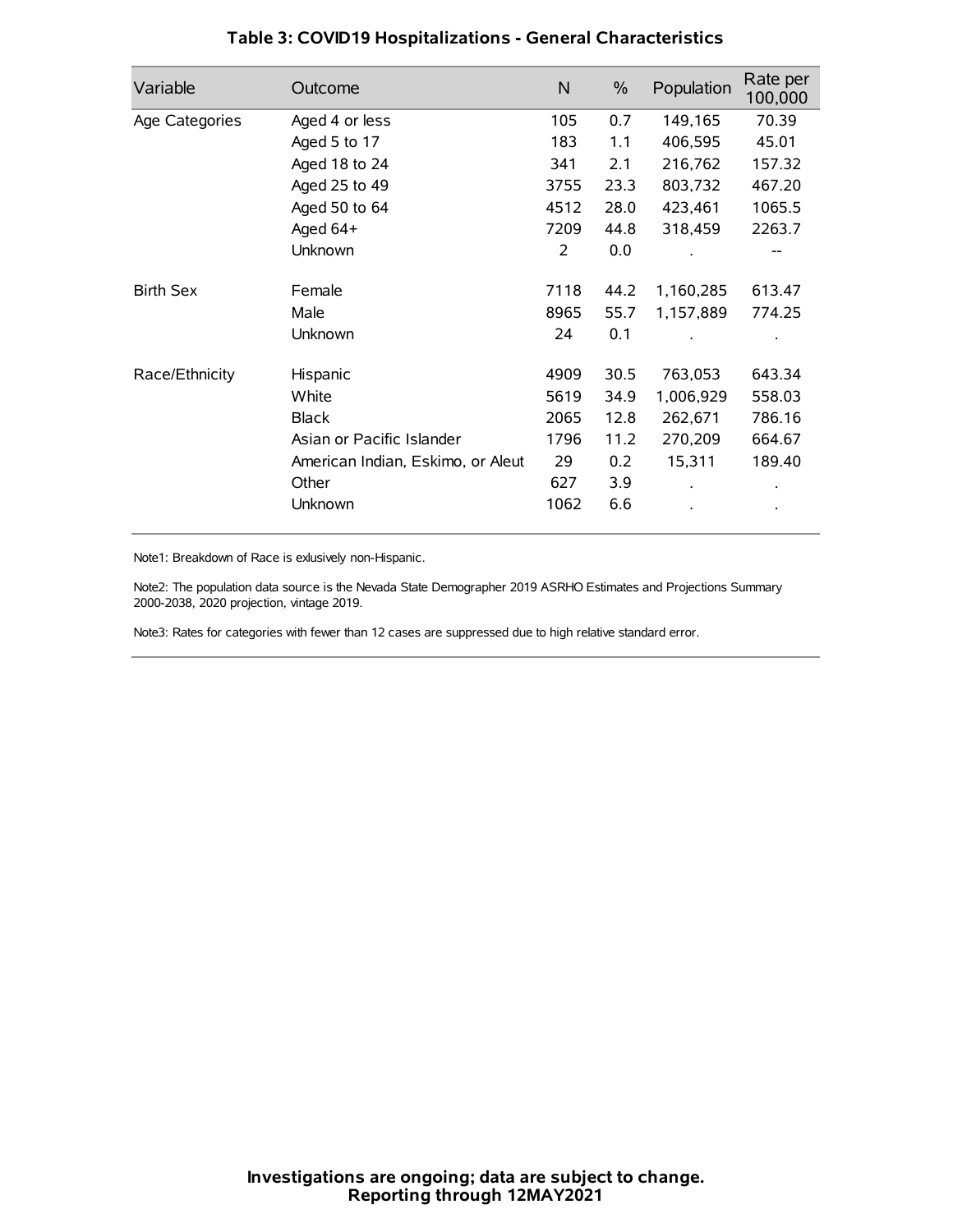| Variable                            | Outcome   | N     | $\%$ |
|-------------------------------------|-----------|-------|------|
| Deceased                            | Yes       | 3674  | 22.8 |
|                                     | <b>No</b> | 12433 | 77.2 |
| ICU                                 | Yes       | 4258  | 26.4 |
|                                     | <b>No</b> | 11849 | 73.6 |
| Intubated                           | Yes       | 2087  | 13.0 |
|                                     | <b>No</b> | 14020 | 87.0 |
| <b>Underlying Medical Condition</b> | Yes       | 10164 | 63.1 |
|                                     | <b>No</b> | 5943  | 36.9 |
| Hypertension                        | Yes       | 5809  | N/A  |
| Immunocompromised                   | Yes       | 356   | N/A  |
| Chronic Heart Disease               | Yes       | 2007  | N/A  |
| Chronic Liver Disease               | Yes       | 209   | N/A  |
| Chronic Kidney Disease              | Yes       | 1398  | N/A  |
| <b>Diabetes</b>                     | Yes       | 4512  | N/A  |
| Neurologic/Neurodevelopmental       | Yes       | 710   | N/A  |
| Chronic Lung Disease                | Yes       | 2433  | N/A  |
| <b>Historically Healthy</b>         | Yes       | 3088  | N/A  |
| Other                               | Yes       | 4043  | N/A  |

# **Table 4: COVID19 Hospitalizations - Morbidity**

Note1: Underlying Medical Condition is any identified health condition.

Note2: The breakdown of health conditions are not mutually exlusive (i.e., a person can have more than one risk factor).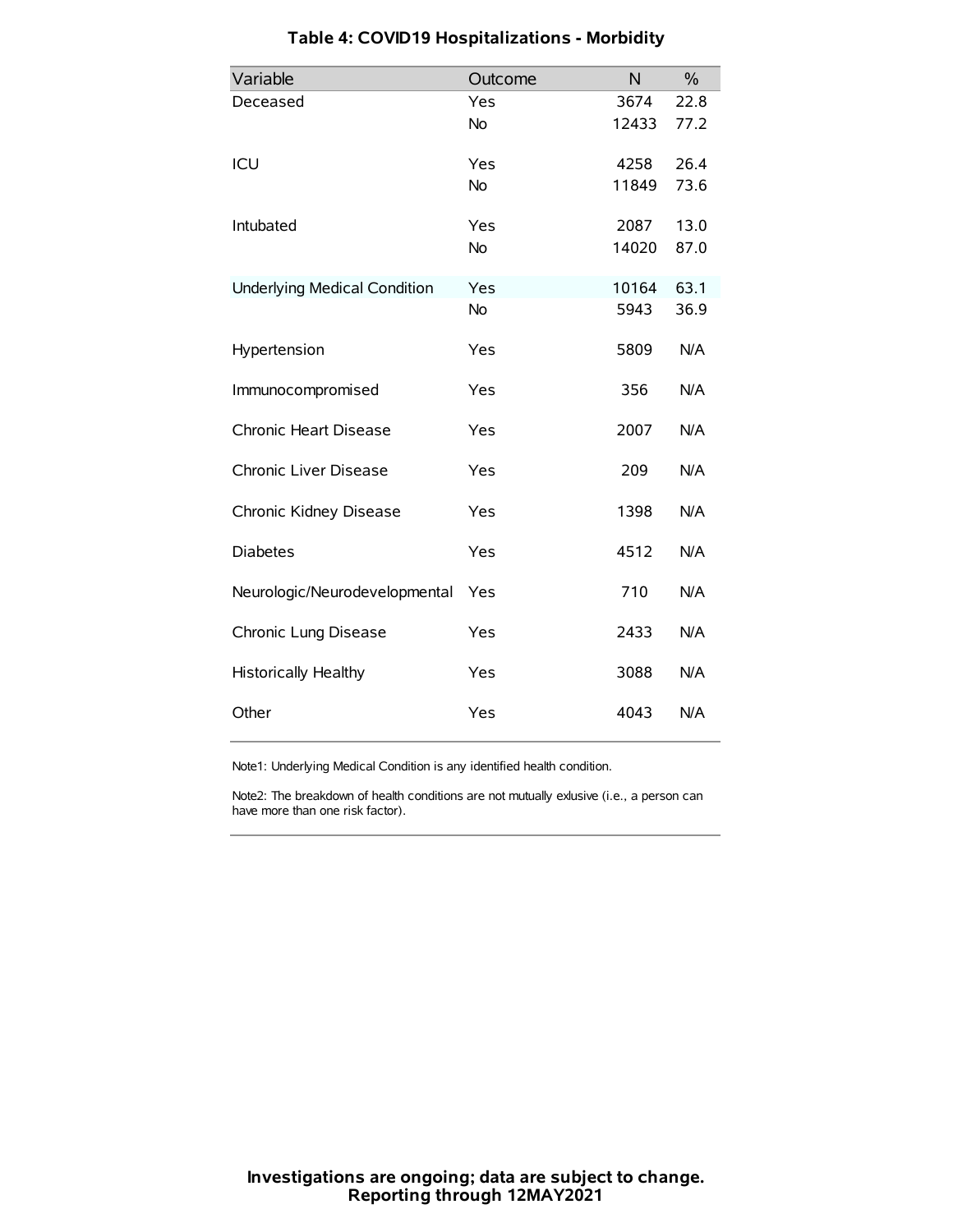| Variable         | Outcome                           | $\mathsf{N}$ | $\%$ | Population           | Rate per<br>100,000 |
|------------------|-----------------------------------|--------------|------|----------------------|---------------------|
| Age Categories   | Aged 5 to 17                      | 4            | 0.1  | 406,595              | --                  |
|                  | Aged 18 to 24                     | 7            | 0.2  | 216,762              |                     |
|                  | Aged 25 to 49                     | 301          | 6.9  | 803,732              | 37.45               |
|                  | Aged 50 to 64                     | 857          | 19.7 | 423,461              | 202.38              |
|                  | Aged 64+                          | 3182         | 73.1 | 318,459              | 999.19              |
| <b>Birth Sex</b> | Female                            | 1633         | 37.5 | 1,160,285            | 140.74              |
|                  | Male                              | 2711         | 62.3 | 1,157,889            | 234.13              |
|                  | Unknown                           | 7            | 0.2  |                      |                     |
| Race/Ethnicity   | Hispanic                          | 1205         | 27.7 | 763,053              | 157.92              |
|                  | White                             | 1960         | 45.0 | 1,006,929            | 194.65              |
|                  | <b>Black</b>                      | 508          | 11.7 | 262,671              | 193.40              |
|                  | Asian or Pacific Islander         | 598          | 13.7 | 270,209              | 221.31              |
|                  | American Indian, Eskimo, or Aleut | 10           | 0.2  | 15,311               |                     |
|                  | Other                             | 48           | 1.1  | $\ddot{\phantom{a}}$ | $\bullet$           |
|                  | Unknown                           | 22           | 0.5  |                      |                     |

## **Table 5: COVID19 Deaths - General Characteristics**

Note1: Breakdown of Race is exlusively non-Hispanic.

Note2: The population data source is the Nevada State Demographer 2019 ASRHO Estimates and Projections Summary 2000-2038, 2020 projection, vintage 2019.

Note3: Rates for categories with fewer than 12 cases are suppressed due to high relative standard error.